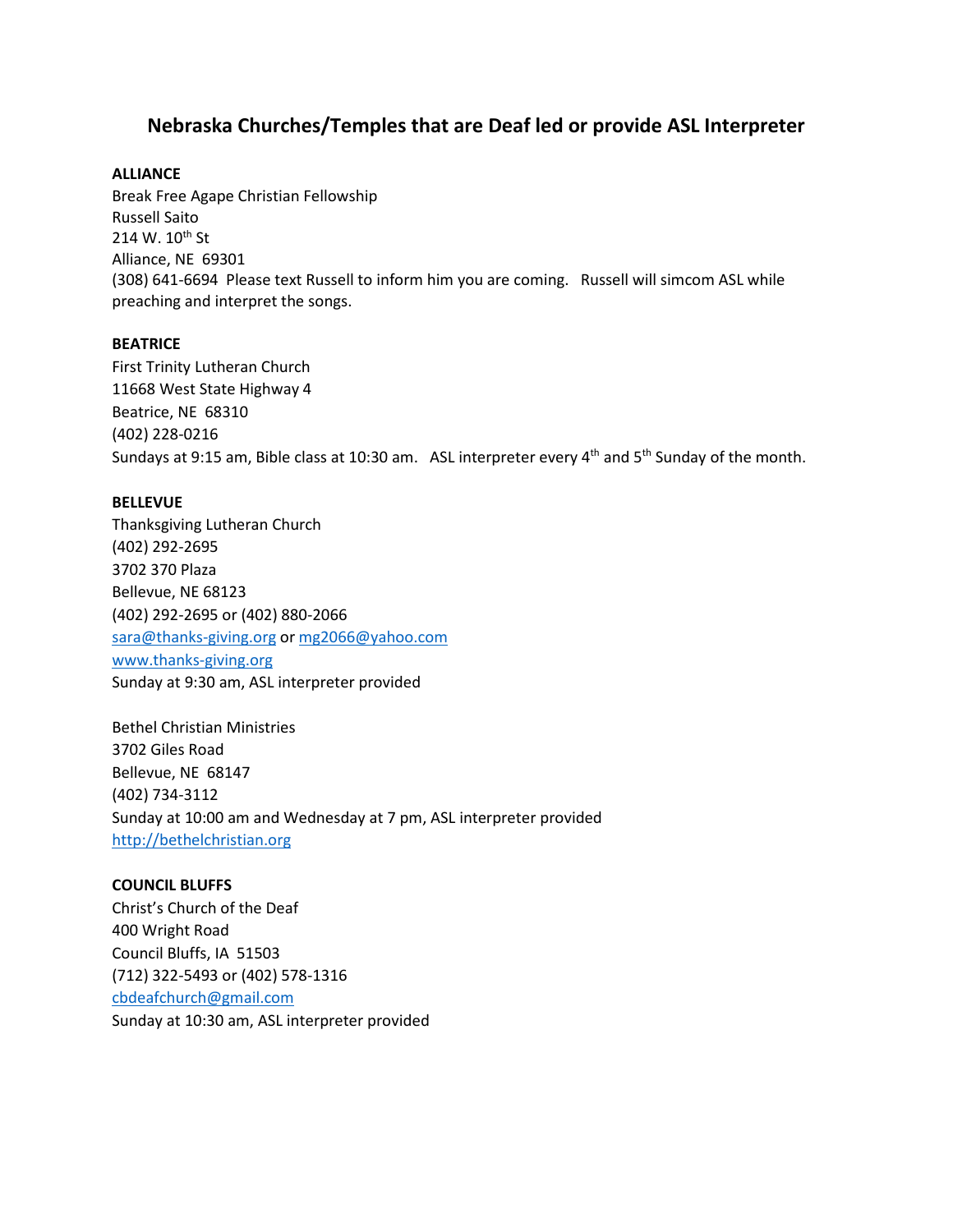St. Patrick Catholic Church 223 Harmony Street Council Bluffs, IA 51503 (712) 323-1484 [secretary@stpatrickcb.org](mailto:secretary@stpatrickcb.org) [www.saintpatschurch.org](http://www.saintpatschurch.org/)

Daily Mass: Tues-Fri 8 am, Mon Communion 8 am. Weekend mass: Sat 5 pm, Sun 7:30 am, 9 am and 11 am. Call by Friday at 3 pm to arrange for ASL interpreter.

The Church of Jesus Christ of Latter-Day Saints 2226 Ave I Council Bluffs, IA 51503 (712) 328-8225 Sundays 9 am with ASL interpreter

### **GRETNA**

Ressurrection Evangelical Lutheran Church Pastor Ron Youngerman 153 S. McKenna Ave Gretna, NE 68028 (402) 332-3383 or (402) 990-3607 [pastorjames@relchurch.net](mailto:pastorjames@relchurch.net) Sunday, 10:45 am with ASL interpreter

## **KEARNEY**

Family of Christ Lutheran Church Carl Sirotzki 1319  $5<sup>th</sup>$  Ave. Kearney, NE 68845 (308) 236-7704 Saturday at 6 pm, ASL interpreter provided.

## **LINCOLN**

Bahai Community of Lincoln Patricia Steer [lincolnbahai@gmail.com](mailto:lincolnbahai@gmail.com) www.lincolnbahai.org (402) 489-1570 Call to arrange for ASL interpreter, service days and times vary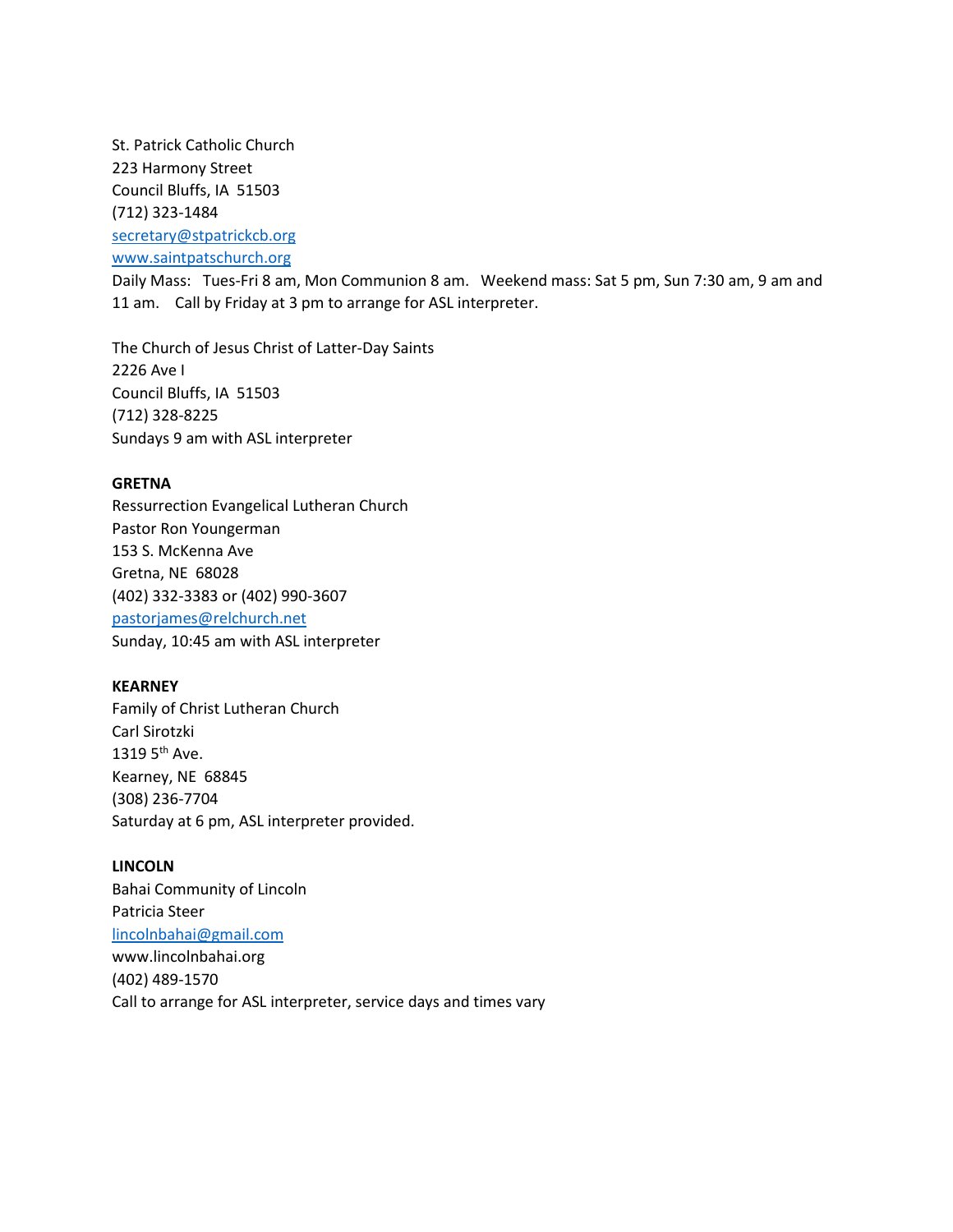Calvary Community Church Karen Wiles 4400 N. 1st St Lincoln, NE 68521 (402) 474-0642 www.mycalvary.org Sunday at 9 am with ASL interpreter

First Plymouth Deaf Church Jacob Buchholz 2000 D St. Lincoln, NE 68502 (402) 476-7565 [jacob@firstplymouth.org](mailto:jacob@firstplymouth.org) [www.firstplymouth.org](http://www.firstplymouth.org/) Sunday at 11:45 am. Service provides ASL with voice interpretation available.

Heritage Presbyterian Church Raymond Meester 880 S. 35th St. Lincoln, NE 68510 (402) 477-3401 [assistant@heritagepres.org](mailto:assistant@heritagepres.org) [www.hertiagepres.org](http://www.hertiagepres.org/) Sunday at 10:30 am with ASL interpreter. Pastor Meester is a child of deaf adults, can converse in ASL.

Indian Hills Community Church Lori Beard 1000 S. 84<sup>th</sup> St. (84<sup>th</sup> and A) Lincoln, NE 68510 (402) 483-4541 (402) 560-1380 [lonunnally@aol.com](mailto:lonunnally@aol.com) [www.ihcc.org](http://www.ihcc.org/) Sunday at 10 am with ASL interpreter. FM system also provided.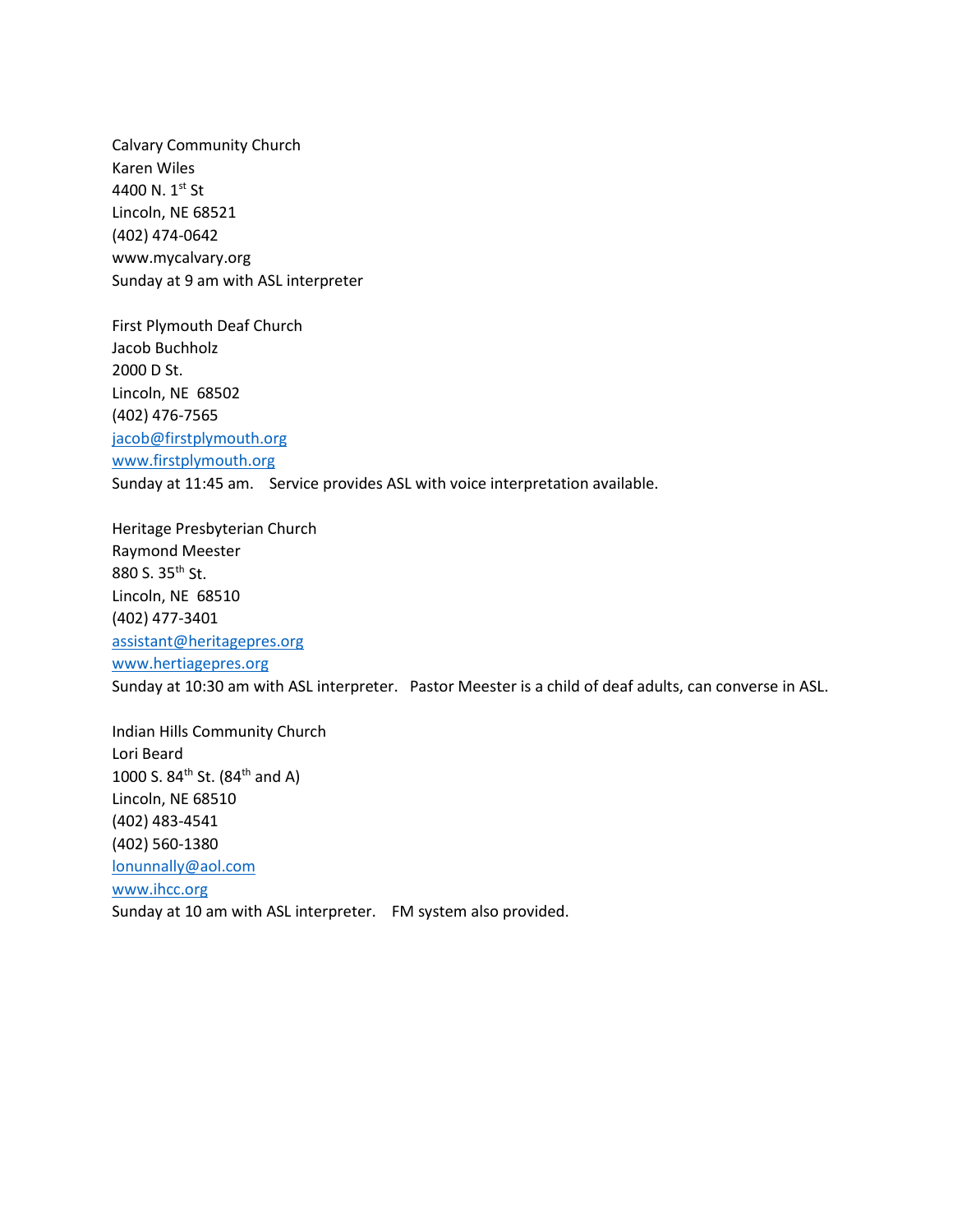Sheridan Lutheran Church Trisha Knoell 6955 Old Cheney Road Lincoln, NE 68516 (402) 423-4769 [t.knoell@sheridanlutheran.org](mailto:t.knoell@sheridanlutheran.org) [www.sheridanlutheran.org](http://www.sheridanlutheran.org/) Sunday at 9:45 am with ASL interpreter.

## **OMAHA**

Bethlehem Deaf Lutheran Church Darrel Kois 5074 Lake St Omaha, NE 68104 (402) 552-8369 (402) 558-5672 [bethlehemdeaf@yahoo.com](mailto:bethlehemdeaf@yahoo.com) [www.bethlehemdeaflcms.org](http://www.bethlehemdeaflcms.org/)

Live at www.stickam.com/bethlehemdeaf Sunday at 10 am with ASL interpreter, direct communication.

Christ Community Church Deaf Fellowship Milton Cabrera 404 S. 108th Ave Omaha, NE 68154 (402) 330-3360 (402) 415-2048 [cccdeafministry@gmail.com](mailto:cccdeafministry@gmail.com) [www.cccomaha.org](http://www.cccomaha.org/)

Sunday at 10:45 with ASL and DI interpreters. FM system also provided. Sunday class taught by deaf leaders in room C116 at 9 am.

Good News Church 7415 Hickory Street, Omaha NE 68124 402-391-6515 <https://goodnews.church/>

Immaculate Conception Church Corrine Larson or Mike LaGreca 2708 S. 24<sup>th</sup> St. Omaha, NE 68108 (402) 342-1074 <http://latinmassomaha.org/deaf-accomodations>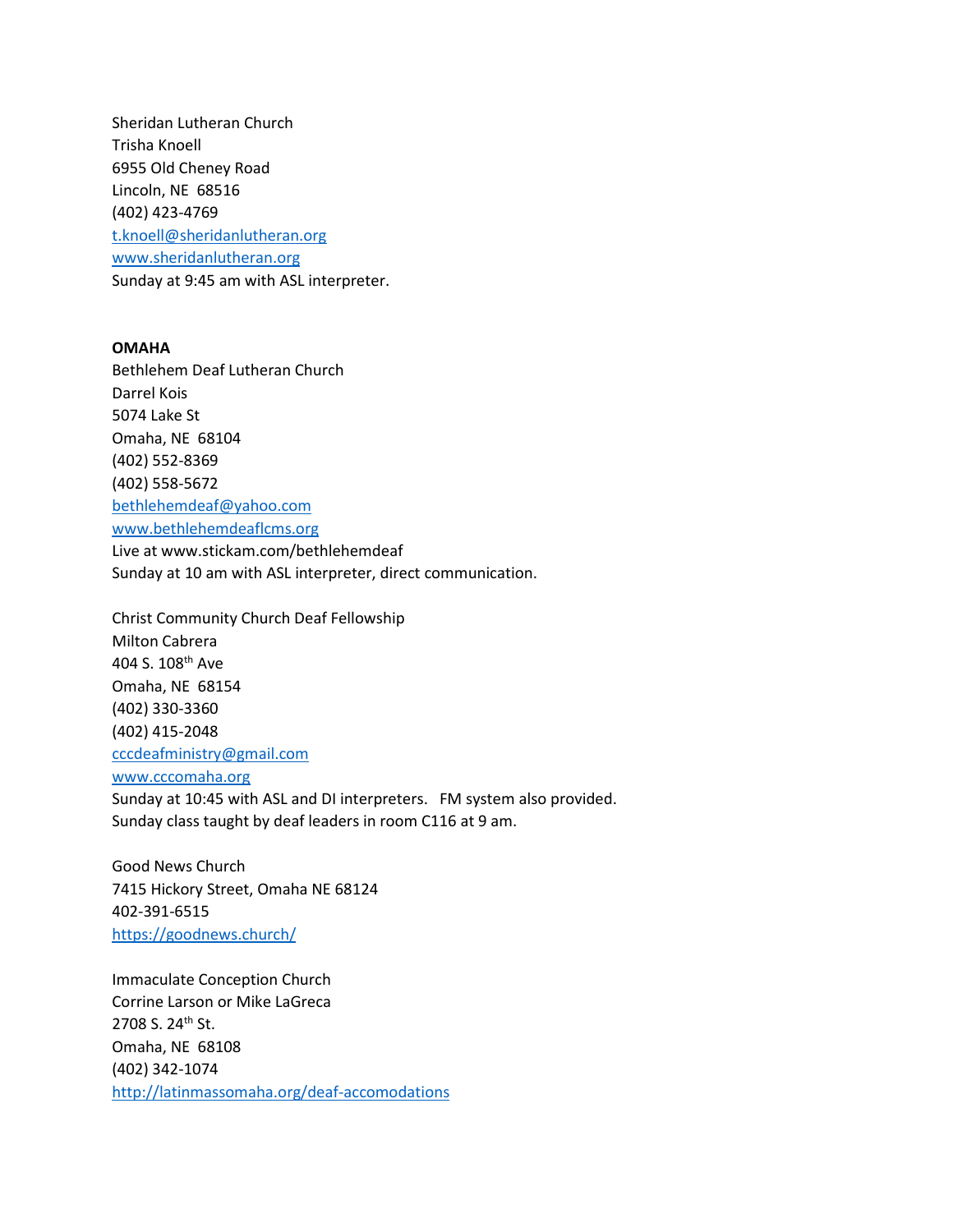Sunday at 7:00 am with ASL interpreter. Direct ASL or option to use ubiduo in confessional.

Kingdom Hall of Jehovah Witness Wade Reikofski 4928 S. 39th St. Omaha, NE 68107 (402) 490-4137 [Wade\\_asl@icloud.com](mailto:Wade_asl@icloud.com) [www.jw.org/ase](http://www.jw.org/ase) Saturday at 2 pm and Wednesday at 7:30 pm, deaf led services including tactile ASL for deaf/blind.

Midwestern Baptist Church Kenneth Bentley 1025 N. 72nd St. Omaha, NE 68114 [mbc@midwesternbaptistchurch.org](mailto:mbc@midwesternbaptistchurch.org) [www.midwesternbapstistchurch.org](http://www.midwesternbapstistchurch.org/) Sunday at 11:00 am and 7:00 pm with ASL interpreter. Sunday School at 10 am.

Mother of Perpetual Help Church of the Deaf Marlene Rowe 5215 Seward Ave. Omaha, NE 68104 (402) 558-4214 Sunday at 10 am. Reconciliation prior to Mass/Socialization time after mass.

Sacred Heart Catholic Church Joyce Glenn 2207 Wirt St Omaha, NE 68110 (402) 451-5755 [sacredheart@sacredheart-cues.org](mailto:sacredheart@sacredheart-cues.org) [www.sacredheartomaha.org](http://www.sacredheartomaha.org/) Sunday at 10:30 am with ASL interpreter. Can make arrangements for Religious Education and Sacramental Preparation.

Saint Vincent de Paul Catholic Church 14330 Eagle Run Drive Omaha, NE 68164 (402) 496-7988 [www.svdpomaha.org](http://www.svdpomaha.org/)